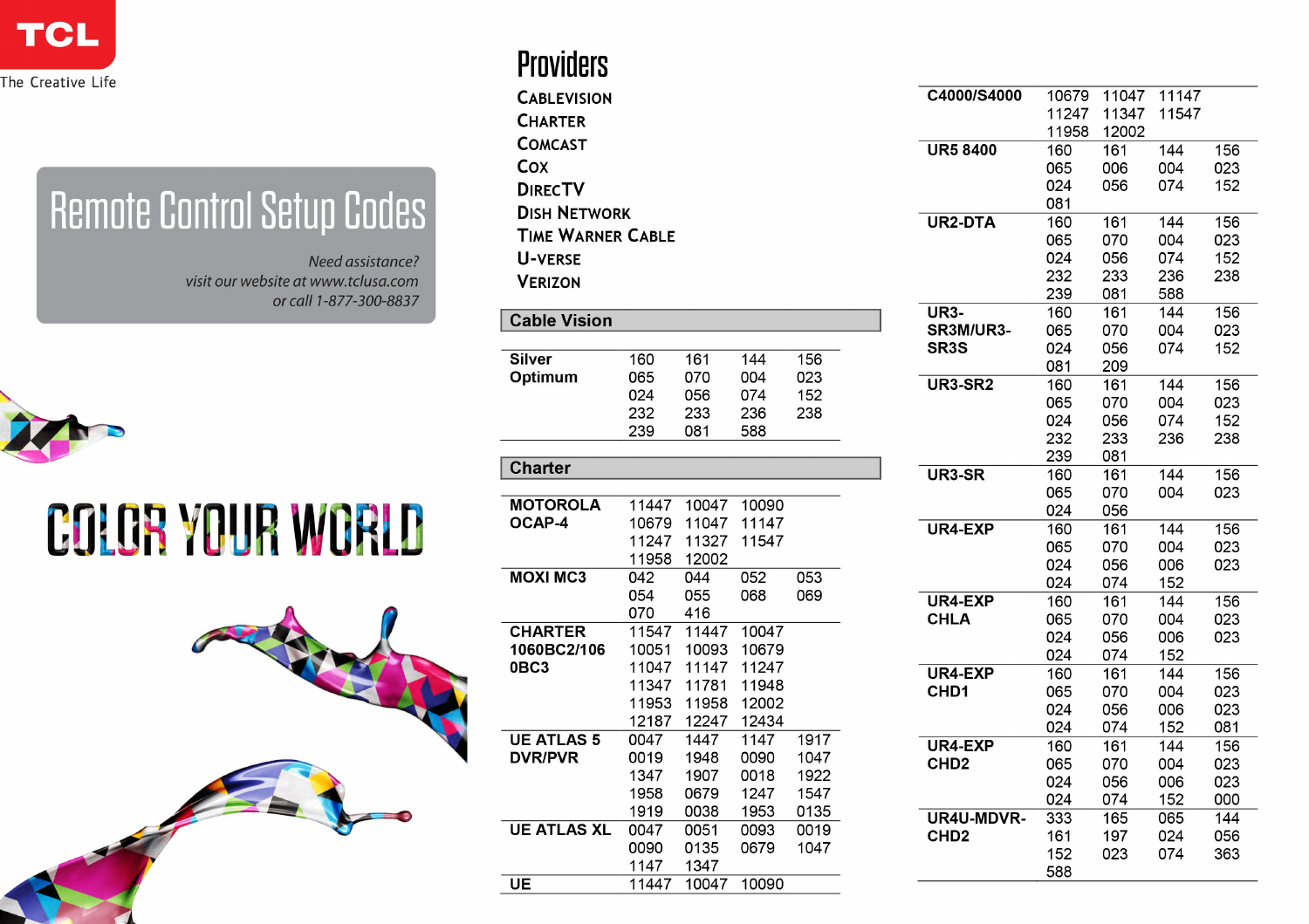| <b>COMCAST</b>     |       |       |       |      |
|--------------------|-------|-------|-------|------|
|                    |       |       |       |      |
| <b>SILVER WITH</b> | 10047 | 11447 | 11347 |      |
| <b>RED OK-</b>     | 11547 | 11247 | 10679 |      |
| <b>SELECT</b>      | 11661 | 11958 | 10093 |      |
| <b>BUTTON</b>      | 12002 | 10051 | 10090 |      |
|                    | 11047 | 11602 |       |      |
| <b>SILVER WITH</b> | T0047 | T0774 | T0093 |      |
| <b>GRAY OK-</b>    | T0038 | T0051 | T0090 |      |
| <b>SELECT</b>      |       |       |       |      |
| <b>BUTTON</b>      |       |       |       |      |
| <b>PLATINUM</b>    | 10047 | 11447 | 11347 |      |
| <b>DARK</b>        | 11547 | 11247 | 10679 |      |
| <b>SILVER</b>      | 11661 | 11958 | 10093 |      |
|                    | 12002 | 10051 | 10090 |      |
|                    | 11047 | 11602 |       |      |
| X <sub>R2</sub>    | 11447 | 10047 | 10018 |      |
|                    | 10135 | 11781 | 10029 |      |
|                    | 10019 | 10747 | 10774 |      |
|                    | 11922 | 11948 | 11959 |      |
|                    | 10038 | 10093 | 10278 |      |
|                    | 11953 | 12002 | 10051 |      |
|                    | 10090 | 10254 | 11385 |      |
|                    | 11868 | 11907 | 11919 |      |
|                    | 10451 | 10166 | 10180 |      |
| <b>DIGITAL</b>     | 10047 | 10018 | 10135 |      |
| <b>ADAPTER</b>     | 11781 | 10029 | 10019 |      |
| <b>REMOTE</b>      | 10747 | 10774 | 11922 |      |
|                    | 11948 | 11959 | 10038 |      |
|                    | 10093 | 10278 | 11953 |      |
|                    | 12002 | 10051 | 10090 |      |
|                    | 10254 | 11385 | 11868 |      |
|                    | 11907 | 11919 | 10451 |      |
|                    | 10166 | 10180 |       |      |
|                    |       |       |       |      |
| <b>COX</b>         |       |       |       |      |
|                    |       |       |       |      |
| <b>URC 8820</b>    | 1547  | 1447  | 0047  | 0051 |
|                    | 1661  | 0093  | 2932  | 2746 |
|                    | 2434  | 2247  | 2187  | 2002 |
|                    | 1958  | 1953  | 1922  | 1907 |
|                    | 1781  | 0090  | 0679  | 1047 |
|                    | 1347  | 1247  | 1147  |      |

| M7810            | 0047 | 0019 | 0018 | 0090 |
|------------------|------|------|------|------|
|                  | 0135 | 0679 |      |      |
| M7820            | 0090 | 0047 | 0060 | 0019 |
|                  | 1147 | 1958 | 1953 | 1948 |
|                  | 1547 | 1347 | 1047 | 0747 |
|                  | 0679 | 0278 | 0174 | 0135 |
|                  | 0090 | 0038 | 0029 | 0018 |
| M1054            | 0047 | 0747 | 0154 | 0180 |
|                  | 0030 | 0178 | 0056 | 0019 |
|                  | 0165 | 0039 | 0032 |      |
| <b>POLARIS</b>   | 0047 |      |      |      |
| 1090             |      |      |      |      |
| AT8400           | 1003 | 1004 | 1005 | 1006 |
|                  | 1007 | 1017 | 1053 | 1080 |
|                  | 1081 | 1082 | 1083 | 1084 |
|                  | 1085 | 1105 | 1143 | 1145 |
|                  | 1148 | 1149 | 1151 | 1155 |
|                  | 1163 | 1167 | 1170 | 1182 |
| M4078            | 0047 | 0018 | 0019 | 0029 |
|                  | 0038 | 0090 | 0135 | 0174 |
| M4094            | 0047 | 0018 | 0019 | 0029 |
|                  | 0038 | 0090 | 0135 | 0174 |
| <b>RT-U62</b>    | 0042 | 0053 | 0053 | 0054 |
|                  | 0055 | 0069 | 0070 | 0416 |
| $RT-U49$         | 0001 | 0004 | 0024 | 0056 |
|                  | 0065 | 0074 | 0144 | 0152 |
|                  | 0156 | 0160 | 0161 | 0165 |
| AT2400           | 0061 | 1361 | 1161 | 0693 |
|                  | 1261 | 0033 | 0065 | 0104 |
|                  | 0107 | 0761 | 1061 | 1461 |
| <b>DRC</b>       | 0047 | 0051 | 0093 | 0019 |
| 400/425/450      | 0018 | 0029 | 0038 | 0090 |
|                  | 0135 | 0174 | 0278 |      |
| AT2000           | 0033 | 0044 | 0061 | 0070 |
|                  | 0168 | 0179 | 0192 | 0194 |
| AT2300           | 0061 | 0065 | 0107 |      |
| <b>THAD 2000</b> | 0001 | 0002 | 0006 | 0124 |
|                  | 0125 | 0131 | 0135 | 0141 |
|                  | 0142 | 0149 | 0150 | 0151 |
|                  | 0157 | 0158 |      |      |
| ER <sub>1</sub>  | 0061 | 0104 | 0149 | 0065 |
|                  | 0107 |      |      |      |
| RT-SR50          | 0725 | 0055 | 0042 | 004  |
|                  | 0052 | 0053 | 0054 | 0068 |

| )90 |               | 0069 | 0070 | 0073 | 0095 |
|-----|---------------|------|------|------|------|
|     |               | 0100 | 0108 | 0191 | 0355 |
| )19 |               | 0384 | 0403 | 0408 | 0416 |
| 948 |               | 0445 | 0573 | 0587 | 0631 |
| 747 |               | 0726 | 0750 | 0755 | 0758 |
| 135 |               | 0759 | 0762 | 0765 | 0768 |
| )18 |               | 0769 | 0791 | 0880 |      |
| 180 | <b>RT-U27</b> | 0022 | 0027 | 0046 | 0053 |
| )19 |               | 0055 | 0061 | 0065 | 0072 |
|     |               | 073  | 082  |      |      |
|     |               |      |      |      |      |

| <b>DirecTV</b>   |       |       |       |
|------------------|-------|-------|-------|
|                  |       |       |       |
| <b>RC-23</b>     | 10047 | 11447 | 11547 |
|                  | 11347 | 11247 | 11147 |
|                  | 10019 | 10679 | 10774 |
|                  | 11661 | 10093 | 10051 |
|                  | 10090 | 11047 | 10451 |
|                  | 10818 |       |       |
| <b>RC-24</b>     | 10047 | 11447 | 11547 |
|                  | 11347 | 11247 | 11147 |
|                  | 10019 | 10679 | 10774 |
|                  | 11661 | 10093 | 10051 |
|                  | 10090 | 11047 | 10451 |
|                  | 10818 | 10178 |       |
| <b>RC-32/RC-</b> | 10047 | 11447 | 11547 |
| <b>32RF</b>      | 11347 | 11247 | 11147 |
|                  | 10019 | 10679 | 10774 |
|                  | 11661 | 10093 | 10051 |
|                  | 10090 | 11047 | 10451 |
|                  | 10818 | 10178 |       |
| <b>RC-64</b>     | 10047 | 11447 | 10018 |
|                  | 10135 | 11547 | 11347 |
|                  | 11247 | 10747 | 11147 |
|                  | 10029 | 10019 | 10174 |
|                  | 10679 | 10774 | 11922 |
|                  | 11661 | 11948 | 11958 |
|                  | 11959 | 10038 | 10093 |
|                  | 10278 | 11917 | 11953 |
|                  | 12002 | 10051 | 10090 |
|                  | 11047 | 11919 | 10178 |
|                  | 11641 | 11240 |       |
| <b>RC-65</b>     | 10047 | 11447 | 10018 |
|                  | 10135 | 11547 | 11347 |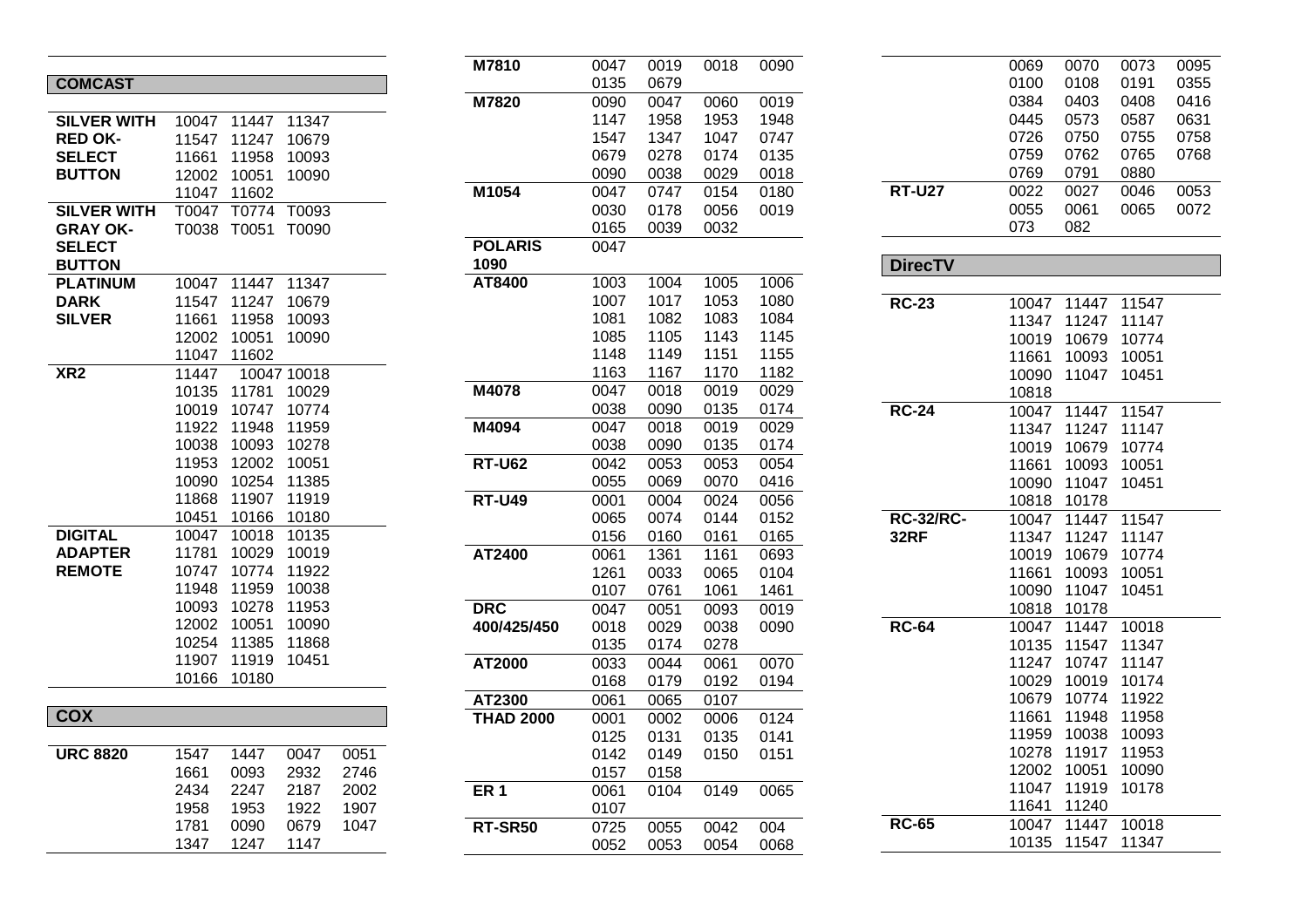|                     |       | 11247 10747 11147 |                  |     |                    | 708 | 715  | 716 | 725  |          | 619 | 630 | 916 | 740 |
|---------------------|-------|-------------------|------------------|-----|--------------------|-----|------|-----|------|----------|-----|-----|-----|-----|
|                     | 10029 | 10019 10174       |                  |     |                    | 670 | 681  | 503 | 742  |          | 902 | 805 | 508 | 521 |
|                     |       | 10679 10774 11922 |                  |     |                    | 645 | 634  | 636 | 548  |          | 522 | 760 | 636 | 863 |
|                     | 11661 | 11948             | 11958            |     |                    | 586 | 630  | 648 | 650  |          | 547 | 000 | 653 |     |
|                     |       | 11959 10038 10093 |                  |     |                    | 651 | 652  | 654 | 656  | $3.0$ IR | 503 | 627 | 645 | 667 |
|                     |       | 10278 11917 11953 |                  |     |                    | 661 | 663  | 665 | 667  |          | 725 | 742 | 903 | 501 |
|                     |       | 12002 10051 10090 |                  |     |                    | 653 | 641  |     |      |          | 672 | 505 | 633 | 634 |
|                     |       | 11047 11919 10178 |                  |     | $20.0$ IR          | 641 | 627  | 503 | 1113 |          | 648 | 656 | 661 | 663 |
|                     |       | 11641 11240       |                  |     |                    | 025 | 831  | 630 | 505  |          | 665 | 749 | 111 | 795 |
|                     |       |                   |                  |     |                    | 645 | 742  | 863 | 000  |          | 708 | 715 | 716 | 646 |
| <b>Dish Network</b> |       |                   |                  |     |                    | 528 | 451  | 749 | 776  |          | 668 | 670 | 681 | 691 |
|                     |       |                   |                  |     |                    | 654 | 805  | 650 | 541  |          | 698 | 701 | 444 | 132 |
| <b>1.0 IR/UHF</b>   | 503   | 081               | 082              | 083 |                    | 651 | 653  | 522 | 636  |          | 753 | 650 | 651 | 652 |
| <b>GRAY</b>         | 084   | 085               | 087              | 125 |                    | 830 | 779  | 601 | 456  |          | 653 | 654 | 636 | 641 |
|                     | 133   | 134               | 080              | 079 |                    | 111 | 864  | 156 | 611  |          | 548 | 586 | 630 | 666 |
|                     | 015   | 003               | 005              | 014 |                    | 246 | 733  | 902 | 666  |          | 003 |     |     |     |
|                     | 048   | 086               | 742              |     |                    | 661 | 385  |     |      | $3.1$ IR | 645 | 627 | 503 | 633 |
| 1.5 IR BLUE         | 503   | 581               | 582              | 583 | 20.1 IR            | 650 | 627  | 651 | 686  |          | 749 | 641 | 742 | 650 |
| <b>LIMITED</b>      | 584   | 585               | 586              | 587 |                    | 751 | 1113 | 776 | 742  |          | 716 | 691 | 665 | 646 |
| <b>EDITION</b>      | 625   | 633               | 634              | 691 |                    | 830 | 521  | 505 | 831  |          | 505 | 548 | 586 | 667 |
|                     | 698   | 701               | 708              | 714 |                    | 859 | 863  | 690 | 740  |          | 661 | 708 | 500 | 201 |
|                     | 715   | 716               | 505              | 515 |                    | 749 | 637  | 639 | 654  |          | 123 | 521 | 663 | 698 |
|                     | 579   | 580               | 548              | 742 |                    | 661 | 671  | 681 | 530  |          | 668 | 670 | 681 | 630 |
| 1.5 IR/UHF          | 633   | 634               | 566              | 716 |                    | 630 | 636  | 111 | 547  |          | 636 | 652 | 653 | 654 |
| <b>BLUE 503</b>     | 625   | 714               | 742              | 580 |                    | 503 | 645  | 544 | 641  |          | 656 | 648 | 651 | 634 |
|                     | 581   | 582               | 583              | 584 |                    | 653 | 508  | 916 | 779  |          | 701 | 000 | 715 | 725 |
|                     | 585   | 586               | 587              | 505 |                    | 805 | 522  | 864 | 902  | $3.2$ IR | 742 | 627 | 503 | 505 |
|                     | 515   | 579               | 701              | 708 | <b>21.0 IR/UHF</b> | 627 | 503  | 520 | 168  |          | 645 | 666 | 636 | 648 |
|                     | 715   |                   |                  |     | <b>PRO</b>         | 671 | 505  | 630 | 000  |          | 701 | 668 | 670 | 681 |
| 1.5 IR/UHF          | 503   | 715               | $\overline{716}$ | 645 |                    | 551 | 645  | 863 | 742  |          | 691 | 646 | 716 | 725 |
| <b>DVR BLUE</b>     | 505   | 515               | 742              | 548 |                    | 749 | 776  | 779 | 805  |          | 749 | 724 | 650 | 653 |
|                     | 579   | 580               | 581              | 582 |                    | 830 | 864  | 650 | 651  |          | 654 | 630 | 633 | 548 |
|                     | 583   | 584               | 585              | 586 |                    | 888 | 500  | 222 | 664  |          | 634 | 641 | 656 | 661 |
|                     | 587   | 625               | 633              | 634 |                    | 751 | 999  | 833 | 883  |          | 663 | 665 | 667 | 006 |
|                     | 691   | 698               | 701              | 708 |                    | 648 | 824  | 641 | 743  |          | 708 | 715 | 698 | 651 |
|                     | 714   |                   |                  |     |                    | 653 | 654  | 661 | 522  |          | 652 | 586 |     |     |
| 1.5 IR/UHF          | 503   | 503               | 505              | 515 |                    | 902 | 636  |     |      | 3.4 IR   | 805 | 020 | 627 | 725 |
| <b>HDTV BLUE</b>    | 584   | 633               | 634              | 691 | <b>21.1 IR/UHF</b> | 779 | 627  | 651 | 776  |          | 503 | 505 | 749 | 645 |
|                     | 698   | 701               | 708              | 585 | <b>PRO</b>         | 693 | 671  | 531 | 490  |          | 776 | 863 | 884 | 742 |
|                     | 586   | 587               | 625              | 548 |                    | 686 | 503  | 690 | 661  |          | 830 | 630 | 656 | 691 |
|                     | 579   | 580               | 742              | 715 |                    | 514 | 650  | 756 | 645  |          | 698 | 701 | 708 | 648 |
|                     | 716   | 714               |                  |     |                    | 637 | 639  | 654 | 749  |          | 650 | 633 | 831 | 000 |
| <b>10.1 UHF</b>     | 749   | 505               | 646              | 633 |                    | 831 | 859  | 830 | 751  |          | 653 | 548 | 636 | 641 |
| <b>PRO</b>          | 668   | 691               | 698              | 701 |                    | 505 | 864  | 742 | 641  |          | 646 | 654 | 832 | 603 |
|                     |       |                   |                  |     |                    | 681 | 530  | 544 | 523  |          | 607 | 606 | 743 | 864 |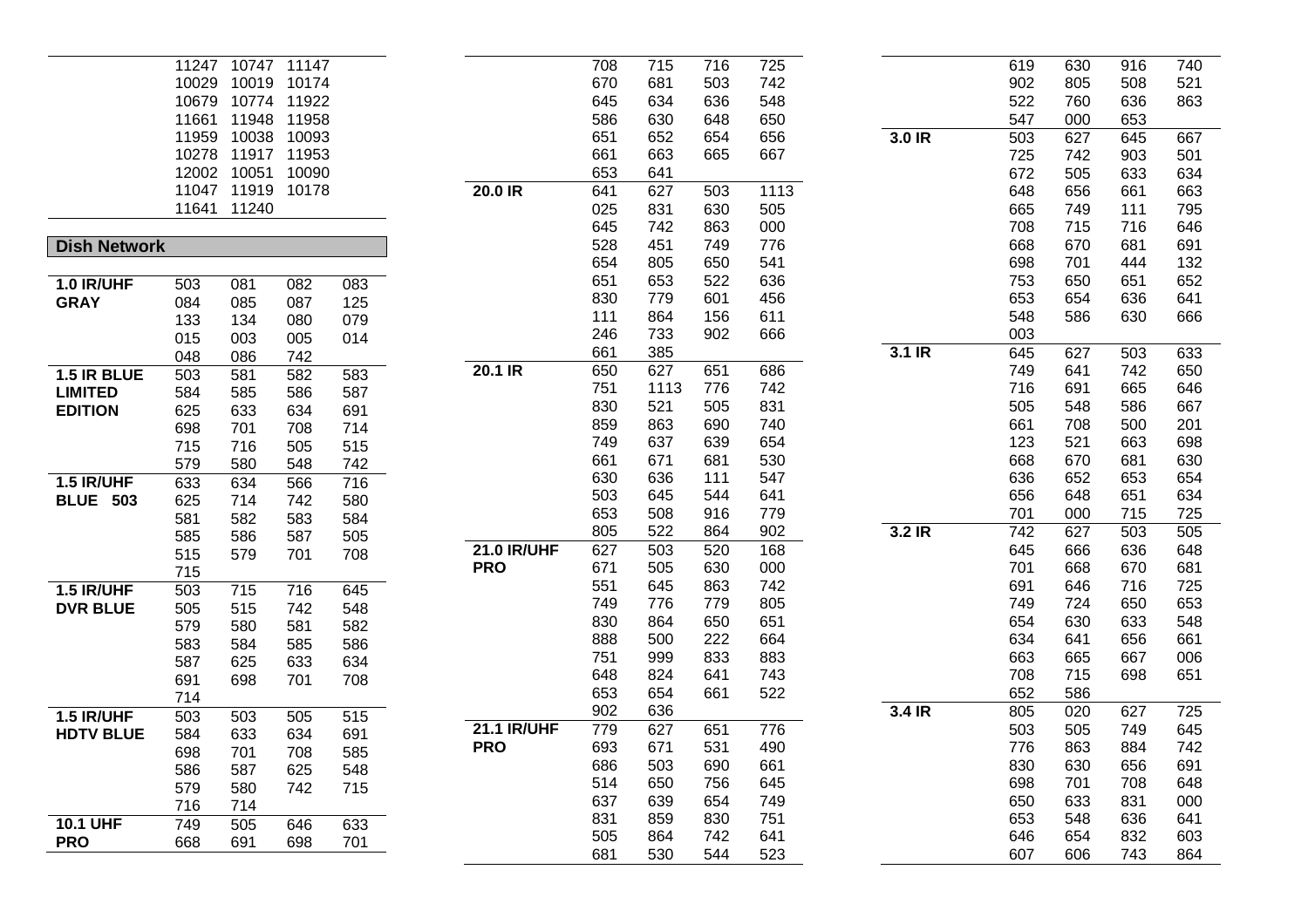|            | 634 | 651 | 652              | 715 |                   | 742 |     |                  |     |             | 667 | 505 | 548 | 586  |
|------------|-----|-----|------------------|-----|-------------------|-----|-----|------------------|-----|-------------|-----|-----|-----|------|
|            | 716 | 741 |                  |     | $5.3$ IR          | 503 | 627 | $\overline{742}$ | 656 |             | 650 | 651 | 653 | 698  |
| 4.0 IR/UHF | 645 | 627 | 503              | 515 |                   | 633 | 645 | 670              | 763 |             | 701 | 708 | 715 | 716  |
| <b>PRO</b> | 652 | 742 | 650              | 003 |                   | 630 | 522 | 653              | 648 |             | 725 | 742 |     |      |
|            | 225 | 725 | 651              | 646 |                   | 651 | 500 | 111              | 641 | 6.3 IR/UHF  | 503 | 627 | 633 | 725  |
|            | 630 | 633 | 634              | 648 |                   | 663 | 701 | 708              | 715 | <b>PRO</b>  | 505 | 742 | 630 | 645  |
|            | 749 | 691 | 641              | 665 |                   | 566 | 548 | 634              | 636 |             | 668 | 666 | 500 | 634  |
|            | 146 | 667 | 654              | 656 |                   | 646 | 505 | 652              | 650 |             | 641 | 749 | 763 | 701  |
|            | 661 | 548 | 586              | 505 |                   | 654 | 661 | 666              | 718 |             | 715 | 908 | 670 | 691  |
|            | 663 | 653 | 715              | 512 |                   | 691 | 698 | 716              | 725 |             | 661 | 665 | 636 | 650  |
|            | 647 | 511 | 716              | 701 |                   | 749 | 665 | 667              | 668 |             | 652 | 654 | 656 | 653  |
|            | 681 | 668 | 636              | 670 | $5.3$ IR          | 691 | 505 | 641              | 633 |             | 646 | 548 | 667 | 663  |
|            | 708 | 698 | 569              | 000 | <b>DTVPAL DVR</b> | 548 | 630 | 648              | 650 |             | 698 | 716 | 708 | 648  |
| 4.4 IR/UHF | 805 | 627 | $\overline{725}$ | 003 |                   | 651 | 652 | 653              | 654 |             | 651 |     |     |      |
| <b>PRO</b> | 625 | 501 | 500              | 805 |                   | 656 | 661 | 663              | 665 | 6.4 IR/UHF  | 805 | 627 | 725 | 1113 |
|            | 749 | 654 | 716              | 607 |                   | 667 | 668 | 670              | 503 | <b>PRO</b>  | 503 | 003 | 830 | 630  |
|            | 630 | 636 | 641              | 648 |                   | 634 | 636 | 645              | 646 |             | 641 | 666 | 742 | 619  |
|            | 651 | 652 | 653              | 633 |                   | 698 | 701 | 708              | 715 |             | 652 | 505 | 645 | 653  |
|            | 503 | 606 | 743              | 863 |                   | 716 | 725 | 749              | 763 |             | 691 | 733 | 831 | 776  |
|            | 831 | 742 | 219              | 715 |                   | 742 |     |                  |     |             | 832 | 749 | 634 | 603  |
|            | 830 | 505 | 691              | 698 | $5.4$ IR          | 742 | 654 | 134              | 627 |             | 741 | 607 | 606 | 743  |
|            | 701 | 708 | 645              | 864 |                   | 725 | 666 | 503              | 864 |             | 698 | 701 | 708 | 654  |
|            | 656 | 776 | 741              | 548 |                   | 831 | 832 | 557              | 805 |             | 656 | 646 | 648 | 650  |
|            | 646 | 650 | 634              | 832 |                   | 691 | 646 | 648              | 634 |             | 548 | 636 | 863 | 864  |
|            | 603 |     |                  |     |                   | 708 | 715 | 776              | 863 |             | 633 | 651 | 715 | 716  |
| 5.0 IR     | 503 | 020 | 627              | 504 |                   | 633 | 641 | 645              | 650 |             | 500 | 411 |     |      |
|            | 633 | 603 | 625              | 725 |                   | 651 | 652 | 698              | 701 | 8.0 UHF PRO | 503 | 645 | 656 | 742  |
|            | 505 | 742 | 656              | 663 |                   | 656 | 653 | 636              | 505 |             | 708 | 701 | 749 | 381  |
|            | 665 | 600 | 670              | 681 |                   | 548 | 630 | 716              | 830 |             | 738 | 715 | 716 | 651  |
|            | 667 | 668 | 708              | 715 |                   | 749 |     |                  |     |             | 652 | 653 | 654 | 548  |
|            | 661 | 636 | 646              | 502 | 6.0 IR/UHF        | 503 | 652 | 646              | 627 |             | 586 | 630 | 633 | 634  |
|            | 648 | 650 | 651              | 652 | <b>PRO</b>        | 633 | 663 | 515              | 715 |             | 636 | 641 | 646 | 648  |
|            | 653 | 654 | 641              | 645 |                   | 725 | 749 | 701              | 645 |             | 650 | 661 | 663 | 665  |
|            | 634 | 548 | 586              | 630 |                   | 656 | 667 | 668              | 670 |             | 667 | 668 | 670 | 681  |
|            | 716 | 749 | 123              | 222 |                   | 505 | 908 | 000              | 634 |             | 691 | 698 | 725 | 505  |
|            | 002 | 691 | 698              | 701 |                   | 636 | 641 | 648              | 650 |             | 548 | 636 | 863 | 864  |
|            | 000 | 566 |                  |     |                   | 651 | 742 | 681              | 691 |             | 633 | 651 | 715 | 716  |
| 5.2 IR     | 646 | 670 | 691              | 698 |                   | 698 | 661 | 654              | 708 |             | 500 | 411 |     |      |
|            | 667 | 749 | 665              | 645 |                   | 665 | 716 | 653              | 548 | 8.1 UHF PRO | 654 | 503 | 645 | 651  |
|            | 651 | 548 | 503              | 633 |                   | 586 | 630 |                  |     |             | 749 | 652 | 653 | 646  |
|            | 648 | 650 | 505              | 652 | 6.2 IR/UHF        | 749 | 627 | 503              | 641 |             | 648 | 650 | 742 | 505  |
|            | 653 | 654 | 656              | 661 | <b>PRO</b>        | 646 | 633 | 668              | 670 |             | 548 | 586 | 630 | 633  |
|            | 663 | 634 | 636              | 641 |                   | 691 | 652 | 630              | 634 |             | 634 | 636 | 641 | 656  |
|            | 586 | 630 | 668              | 701 |                   | 636 | 645 | 648              | 654 |             | 661 | 663 | 665 | 667  |
|            | 708 | 715 | 716              | 725 |                   | 656 | 661 | 663              | 665 |             | 668 | 670 | 681 | 691  |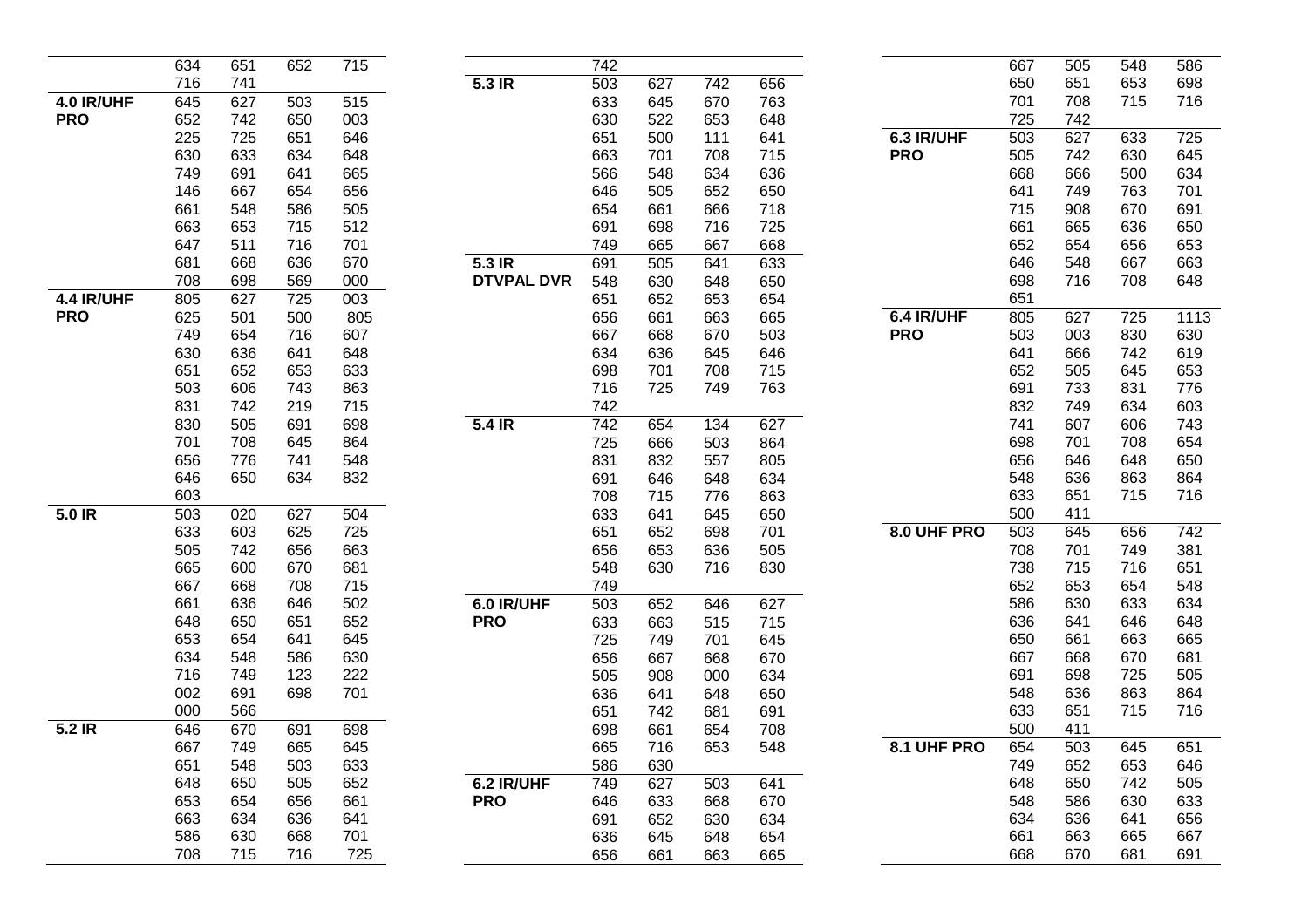|                  | 698        | 701        | 708 | 715 |
|------------------|------------|------------|-----|-----|
|                  | 716        | 725        | 725 | 505 |
|                  | 548        | 636        | 863 | 864 |
|                  | 633        | 651        | 715 | 716 |
|                  | 500        | 411        |     |     |
| <b>BASIC</b>     | 742        | 627        | 630 | 636 |
| <b>REMOTE</b>    | 637        | 776        | 779 | 824 |
|                  | 827        | 830        | 831 | 859 |
|                  | 863        | 864        | 028 | 198 |
|                  | 214        | 215        | 216 | 225 |
|                  | 503        | 505        | 508 | 521 |
|                  | 641        | 645        | 650 | 651 |
|                  | 653        | 654        | 661 | 681 |
|                  | 686        | 690        | 740 | 941 |
|                  | 950        | 983        | 522 | 749 |
|                  | 639        | 751        | 805 | 902 |
|                  | 547        | 530        | 544 |     |
| <b>EZ REMOTE</b> | 503        | 625        | 714 | 715 |
|                  | 716        | 633        | 634 | 691 |
|                  | 698        | 701        | 708 | 742 |
|                  | 505        | 515        | 548 | 579 |
|                  | 580        | 581        | 582 | 583 |
|                  | 584        | 586        | 587 |     |
| <b>JVC/IRR</b>   | 742        | 003        | 005 | 014 |
|                  | 015        | 048        | 079 | 080 |
|                  | 081        | 082        | 083 | 084 |
|                  | 085<br>133 | 086<br>134 | 087 | 125 |
| <b>PLATINUM</b>  | 503        | 515        | 625 | 633 |
|                  | 584        | 742        | 634 | 586 |
|                  | 587        | 715        | 716 | 531 |
|                  | 708        | 714        | 691 | 698 |
|                  | 505        | 585        | 548 | 579 |
|                  | 580        | 581        | 582 | 583 |
|                  | 701        |            |     |     |
|                  |            |            |     |     |
| <b>PLATINUM</b>  | 515        | 548        | 579 | 580 |
| <b>PLUS</b>      | 581        | 582        | 583 | 584 |
|                  | 585        | 586        | 587 | 625 |
|                  | 633        | 634        | 691 | 698 |
|                  | 701        | 708        | 714 | 503 |
|                  | 742        | 715        | 716 |     |
| <b>SR-100</b>    | 742        | 003        | 005 | 014 |
|                  | 015        | 048        | 079 | 080 |
|                  | 081        | 082        | 083 | 084 |

| <b>TIME WARNER CABLE</b> |      |      |      |      |  |  |  |  |  |
|--------------------------|------|------|------|------|--|--|--|--|--|
|                          |      |      |      |      |  |  |  |  |  |
| <b>URC1056</b>           | 0018 | 0019 | 0029 | 0038 |  |  |  |  |  |
|                          | 0047 | 0090 | 0135 | 0174 |  |  |  |  |  |
|                          | 0278 | 0679 | 0747 | 1047 |  |  |  |  |  |
|                          | 1147 | 1247 | 1447 | 1547 |  |  |  |  |  |
|                          | 1948 | 1953 | 1958 | 2002 |  |  |  |  |  |
| UR3-SR3M                 | 004  | 023  | 024  | 056  |  |  |  |  |  |
|                          | 065  | 070  | 081  | 144  |  |  |  |  |  |
|                          | 152  | 156  | 160  | 161  |  |  |  |  |  |
|                          | 209  |      |      |      |  |  |  |  |  |
| <b>URS-SR3S</b>          | 004  | 023  | 024  | 056  |  |  |  |  |  |
|                          | 065  | 070  | 081  | 144  |  |  |  |  |  |
|                          | 152  | 156  | 160  | 161  |  |  |  |  |  |
|                          | 209  |      |      |      |  |  |  |  |  |
| <b>UR5U-8400A</b>        | 023  | 024  | 056  | 065  |  |  |  |  |  |
|                          | 074  | 144  | 252  | 160  |  |  |  |  |  |
|                          | 161  | 165  | 197  | 333  |  |  |  |  |  |
|                          | 363  |      |      |      |  |  |  |  |  |
| <b>UR5U-8800L</b>        | 023  | 024  | 056  | 065  |  |  |  |  |  |
|                          | 074  | 144  | 252  | 160  |  |  |  |  |  |
|                          | 161  | 165  | 197  | 333  |  |  |  |  |  |
|                          | 363  |      |      |      |  |  |  |  |  |
| <b>RT-U64</b>            | 152  | 156  | 658  | 678  |  |  |  |  |  |
|                          | 708  |      |      |      |  |  |  |  |  |
| <b>RT-64</b>             | 042  | 044  | 052  | 053  |  |  |  |  |  |
|                          | 054  | 055  | 068  | 069  |  |  |  |  |  |
|                          | 070  | 073  | 095  | 100  |  |  |  |  |  |
|                          | 108  | 191  | 384  | 403  |  |  |  |  |  |
|                          | 408  | 416  | 573  | 587  |  |  |  |  |  |
|                          | 725  | 750  | 755  | 758  |  |  |  |  |  |
|                          | 759  | 765  | 768  | 769  |  |  |  |  |  |
|                          | 791  |      |      |      |  |  |  |  |  |
| UG3-EXP                  | 001  | 019  | 029  | 003  |  |  |  |  |  |
| <b>UG3-DIGI</b>          | 001  | 019  | 029  | 003  |  |  |  |  |  |
| ICX-18350                | 0003 | 0005 | 0008 | 0009 |  |  |  |  |  |
|                          | 0014 | 0028 | 0048 | 0063 |  |  |  |  |  |
|                          | 0078 | 0079 | 0080 | 0082 |  |  |  |  |  |
|                          | 0084 | 0086 | 0087 | 0125 |  |  |  |  |  |
|                          | 0130 | 0134 | 0149 | 0168 |  |  |  |  |  |
|                          | 0172 | 0182 | 0210 |      |  |  |  |  |  |
|                          |      |      |      |      |  |  |  |  |  |

086

134

125

| <b>RC122</b>         | 1193 | 1179 | 1003 | 1013 |
|----------------------|------|------|------|------|
|                      | 1009 | 1031 | 1103 | 1113 |
|                      | 1123 | 1164 | 1237 | 1255 |
|                      | 1258 | 1259 | 1267 | 1281 |
|                      | 1285 | 1303 | 1334 | 1345 |
|                      | 1350 | 1356 | 1394 |      |
|                      |      |      |      |      |
| U-Verse              |      |      |      |      |
|                      |      |      |      |      |
| <b>Black Remote</b>  | 1000 | 1002 | 1041 | 1042 |
| <b>Control</b>       | 1046 | 1133 | 1134 | 1161 |
| S10-S1/S2/S3         | 1162 | 1169 | 1170 |      |
|                      | 1269 |      |      |      |
|                      | 1288 | 1289 | 1295 | 1321 |
|                      | 1326 | 1347 | 1358 | 1359 |
|                      | 1442 |      |      |      |
| <b>Silver Remote</b> | 1000 | 1003 | 1004 | 1005 |
| <b>Control</b>       | 1008 | 1018 | 1049 | 1065 |
|                      | 1066 | 1067 | 1068 | 1070 |
|                      | 1071 | 1082 | 1102 | 1104 |
|                      | 1106 | 1108 | 1115 | 1151 |
|                      | 1162 | 1167 | 1168 | 1268 |
|                      | 1269 | 1270 | 1271 | 1310 |
|                      | 1355 | 1359 | 1361 | 1370 |
|                      | 1373 | 1379 | 1380 | 1381 |
|                      | 1385 | 1386 |      |      |
|                      | 1143 | 1196 | 1241 | 1242 |
| <b>Point</b>         | 1000 | 1003 | 1004 | 1005 |
| Anywhere             | 1008 | 1018 | 1049 | 1065 |
| Remote               | 1066 | 1067 | 1068 | 1069 |
| <b>Control</b>       | 1070 | 1071 | 1082 | 1102 |
|                      | 1104 | 1106 | 1108 | 1115 |
|                      | 1151 | 1162 | 1167 | 1168 |
|                      | 1268 | 1269 | 1270 | 1271 |
|                      | 1310 | 1355 | 1359 | 1361 |
|                      | 1370 | 1373 | 1379 | 1380 |
|                      | 1381 | 1385 | 1386 |      |
| <b>Easy Find</b>     | 1000 | 1003 | 1004 | 1005 |
| Remote               | 1008 | 1018 | 1049 | 1065 |
| Control              | 1066 | 1067 | 1068 | 1069 |
|                      | 1070 | 1071 | 1082 | 1102 |
|                      | 1104 | 1106 | 1108 | 1115 |
|                      | 1151 | 1162 | 1167 | 1168 |
|                      | 1268 | 1269 | 1270 | 1271 |